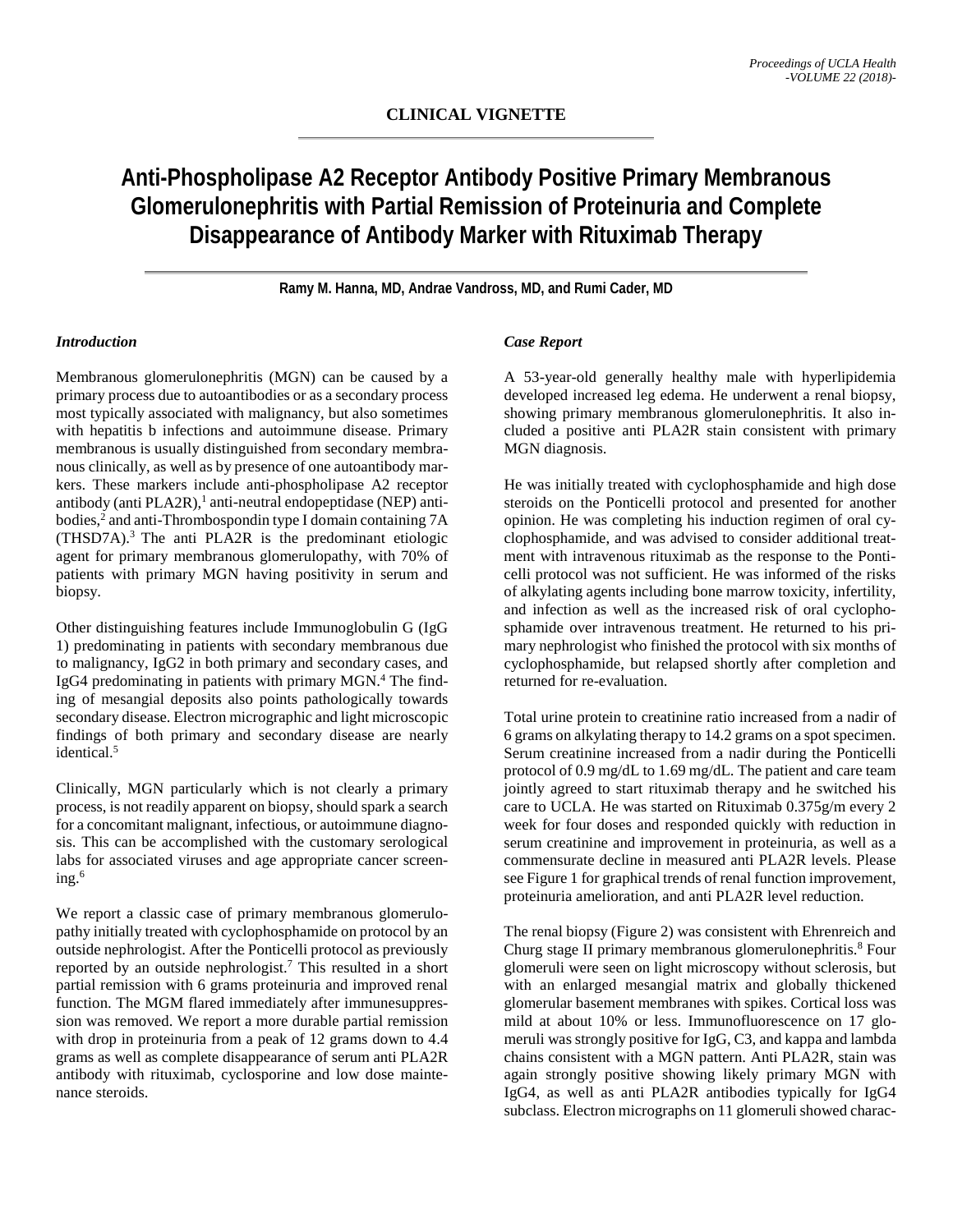teristic spike and dome pattern of sub epithelial electron dense deposits.

The patient had a durable improvement with rituximab and was maintained on cyclosporine, 3-5 mg/kg dosing with a trough goal of 100-200 ng/ml. He had to leave the state and transferred his care to an east coast academic institution.



**Figure 1:** Graph of trends of serum creatinine (mg/dL), urine protein to creatinine ratio (gram protein/gram creatinine), and anti PLA2R levels (RU /mL) versus date. Black arrows, rituximab therapy. Anti PLA2R=anti phospholipase A2 receptor antibody levels, RU=reference units.



**Figure 2:** Renal biopsy demonstrating primary membranous glomerulonephritis with positive anti PLA2R

a) Light micrograph 20-x magnification, thickened glomerular basement membrane indicative of membranous glomerulonephritis view 1

b) Light micrograph 40-x magnification, thickened glomerular basement membrane indicative of membranous glomerulonephritis view 2

c) IgG + granular pattern on Immunofluorescence consistent with membranous glomerulonephritis

d) Anti Phospholipase A2 receptor antibody positive stain (this marker is usually IgG4) confirming primary membranous glomerulonephritis

e) Spike and dome pattern sub epithelial deposits seen on electron micrograph suggesting membranous glomerulonephritis

## *Discussion*

Primary Membranous glomerulonephritis, once labeled idiopathic, has benefited from the discovery of the underlying antiPLA2R, anti NEP, and anti THSD7A antibodies. <sup>9</sup> There is an improved understanding of diagnosis, treatment tracking, and pathophysiology. The declining antiPLA2R levels predictted clinical remission as has been previously published.<sup>10</sup> Figure 1 indeed shows that the drop in anti PLA2R levels precedes decline in proteinuria and predicts response to therapy.

This case also illustrates the importance the newer approaches to treatment, years of following the Ponticelli protocol, better understanding of risks of alkylating agents and the relatively low success rate spurred evaluation of other treatments. Rituximab is a relatively new, less toxic, treatment to reduce proteinuria in patients with MGN who are severely nephrotic and rarely have spontaneous remissions.<sup>11</sup> With rituximab almost 75% of cases experience a partial or complete remission. <sup>12</sup> Care must be taken to prevent serious infections and to monitor patients for development of John Cunningham virus (JC virus) induced progressive multifocal leukoencephalopathy.13 Calcineurins have typically been used for maintenance once remission has been induced,<sup>14</sup> but rituximab has shown efficacy in maintaining remission in a small trial. <sup>15</sup> Less conventional treatments like ACTH gel have also been used with some success in treatment of primary MGN. 16

## **REFERENCES**

- 1. **Hofstra JM, Wetzels JF.** Phospholipase A2 receptor antibodies in membranous nephropathy: unresolved issues. *J Am Soc Nephrol.* 2014 Jun;25(6):1137-9. doi: 10.1681/ ASN.2014010091. Epub 2014 Mar 7. PubMed PMID: 24610931; PubMed Central PMCID: PMC 4033386.
- 2. **Pozdzik AA, Debiec H, I Brochériou, Husson C, Rorive S, Broeders N, Le Moine A, Ronco P, Nortier J.** [Anti-NEP and anti-PLA2R antibodies in membranous nephropathy: an update]. *Rev Med Brux.* 2015 May-Jun;36 (3): 166-71. Review. French. PubMed PMID: 26372979.
- 3. **Larsen CP, Cossey LN, Beck LH.** THSD7A staining of membranous glomerulopathy in clinical practice reveals cases with dual autoantibody positivity. *Mod Pathol.* 2016 Apr;29(4):421-6. doi: 10.1038/modpathol.2016.32. Epub 2016 Feb 5. PubMed PMID: 26847174; PubMed Central PMCID: PMC4820679.
- 4. **Larsen CP, Messias NC, Silva FG, Messias E, Walker**  PD. Determination of primary versus secondary membranous glomerulopathy utilizing phospholipase A2 receptor staining in renal biopsies. *Mod Pathol.* 2013 May;26 (5): 709-15. doi: 10.1038/modpathol.2012.207. Epub 2012 Nov 30. PubMed PMID: 23196797.
- 5. **Hu R, Xing G, Wu H, Zhang Z.** Clinicopathological features of idiopathic membranous nephropathy combined with IgA nephropathy: a retrospective analysis of 9 cases. *Diagn Pathol.* 2016 Sep 13;11(1):86. doi: 10.1186/s13000- 016-0538-7. PubMed PMID: 27624606; PubMed Central PMCID: PMC5022150.
- 6. **Lefaucheur C, Stengel B, Nochy D, Martel P, Hill GS, Jacquot C, Rossert J; GN-PROGRESS Study Group.**  Membranous nephropathy and cancer: Epidemiologic evidence and determinants of high-risk cancer association.